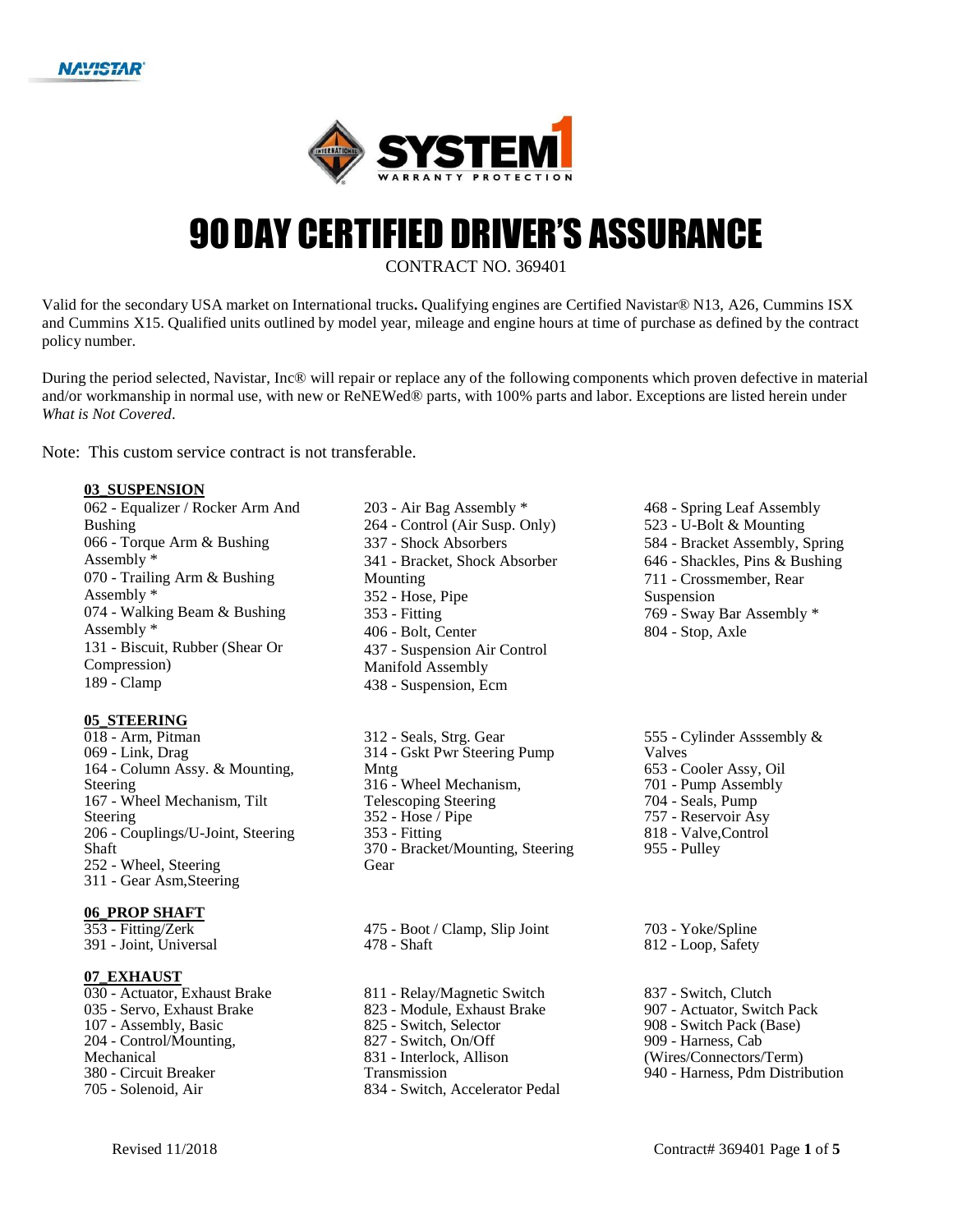#### **NAVISTAR®**

#### **08\_ELECTRICAL**

- Knob - Alternator Assy - Regulator,Voltage
- Motor, Starter
- Solenoid, Starter Motor
- Switch, Clutch
- Mounting
- Sealed Beam Lamp

#### **09\_COOLING**

- Core
- Cap, Radiator
- Hose/Pipe, Radiator
- Tank & Neck, Radiator
- Shroud Seal
- Shroud Clamp
- Shroud Mounting Bracket
- Shroud, Engine Mounted

### **10\_INSTRUMENTS**<br>053 - Head Assembly

#### **11\_CLUTCH**

 - Bearing & Slv,Rel - Spring,Rel Brg Re - Cylinder, Master - Cylinder, Slave - Cable,Clutch Ctrl **12\_ENGINE** - Cap & Bolt, Main Bearing - Bolt, Rod - Crankcase - Crankshaft - Flywheel/Ring Gear - Housing, Flywheel 135 - Twin Turbo (Hi Psi) & Single Turbo - Piston, Pin, Lock, Bushing - Ring, Piston - Plug, Expansion - Sender, Engine Oil Temperature (Eot) - Sensor, Engine Oil Level(Eol) - Sender, Ambient Temperature - Rod/Cap, Connecting - Sender, Exhaust Back Pressure (Ebp) - Sender, Engine Oil Pressure(Eop) - Sender, Engine Coolant Temperature (Ect) - Sender, Icp/Frp Note:Psi Sensor Oil Or Fuel - Sender, Camshaft Position (Cmp) - Sender, Crankshaft Position(Ckp) - Sender, Manifold Absolute Pressure (Map)

 - Sender, Barometric Pressure (Bap)

- Circuit Breaker - Lamp Assembly - Relay/Magnetic Switch - Switch, Key/Ignition - Switch, Push Button Starter - Switch, Other - Switch, Neutral Start - Actuator, Switch Pack
- Mounting, Radiator - Plug, Drain - Shroud - Seals, Radiator Recirculation - Clamp, Hose - Glass, Sight - Tank & Mounting, Surge
- 126 Signal, Low Pressure (Wig-

Wag)

 – Fork & Shaft, Cl Rel - Lever Assy, Relay

- Hose, Deaeration

- Hose / Pipe
- Fitting
- External Linkage

 - Tcot Turbo Comp Outlet Temp Sensor - Cacot Sensor - Egr Drive Module - Clamp - Valve Bridge And Actuator Foot - Sleeve, Cylinder - Sender, Manifold Absolute Temperature - Sender, Engine Fuel Pressure(Efp) - Sender, Water In Fuel - Injector Drive Module (Idm) - Bearing, Camshaft - Bearing, Main - Solenoid - Bearing, Thrust - Diesel Particulate Filter (Dpf) - Bearing, Rod - Bearing, Flywheel Pilot 308 - Arm & Bushing, Rocker - Carrier Assembly,Rocker Arm - Shaft, Rocker Arm - Bolts, Rocker Arm - Gasket, Cylinder Head - Head/Bolt, Cylinder - Tube, Cylinder Head Injection - Manifold Assembly, Exhaust - Camshaft

 - Timing Gears Or Chain & Inj Pump Dr Gears

 - Switch Pack (Base) - Harness, Cab Wires Conn's & Terminals - Harness,Other (Wires,Connectors And - Harness, Pdm Distribution - Pulley

 - Bottle And Hose, Coolant Recovery - Cooler, In Tank Oil - Pipe,Charge Air Cooler - Clamp,Charge Air Cooler - Charge Air Cooler, Chassis Mounted

 - Hose / Pipe - Fitting

- Self Adj Mechanis - Pedal - Intermediate Plat
- Plate Asy, Press.
- Circuit Breaker - Lifter, Valve - Valve, Oil Pressure Regulating - Rods, Push - Cup, Exhaust Valve - Jets, Piston Oil Cooling - High Pressure Rail Assembly - Pump, Oil/Fuel (Hi Psi Injection System) - Twin Turbo, (Low Psi Turbo) - Valve Sprg, Damper, Lock, Retain & Rotor - Valve/Seat, Exhaust - Module, Aftertreatment Fuel Control - Valve/Seat, Intake - Aftertreatment Outlet Housing - Manifold/Gaskets, Intake - Engine Cold Weather Cover - Doser/Regeneration Fuel Injector - Gasket,Dpf/Doc - O-Ring,Injector Unit - Injector Unit (Electrical) - Cover, Rocker Arm - Harness,Aftertreatment Wiring - Interstage Cooler/Lpcac - Pipe,In Between Dpf And Doc - Cover,Timing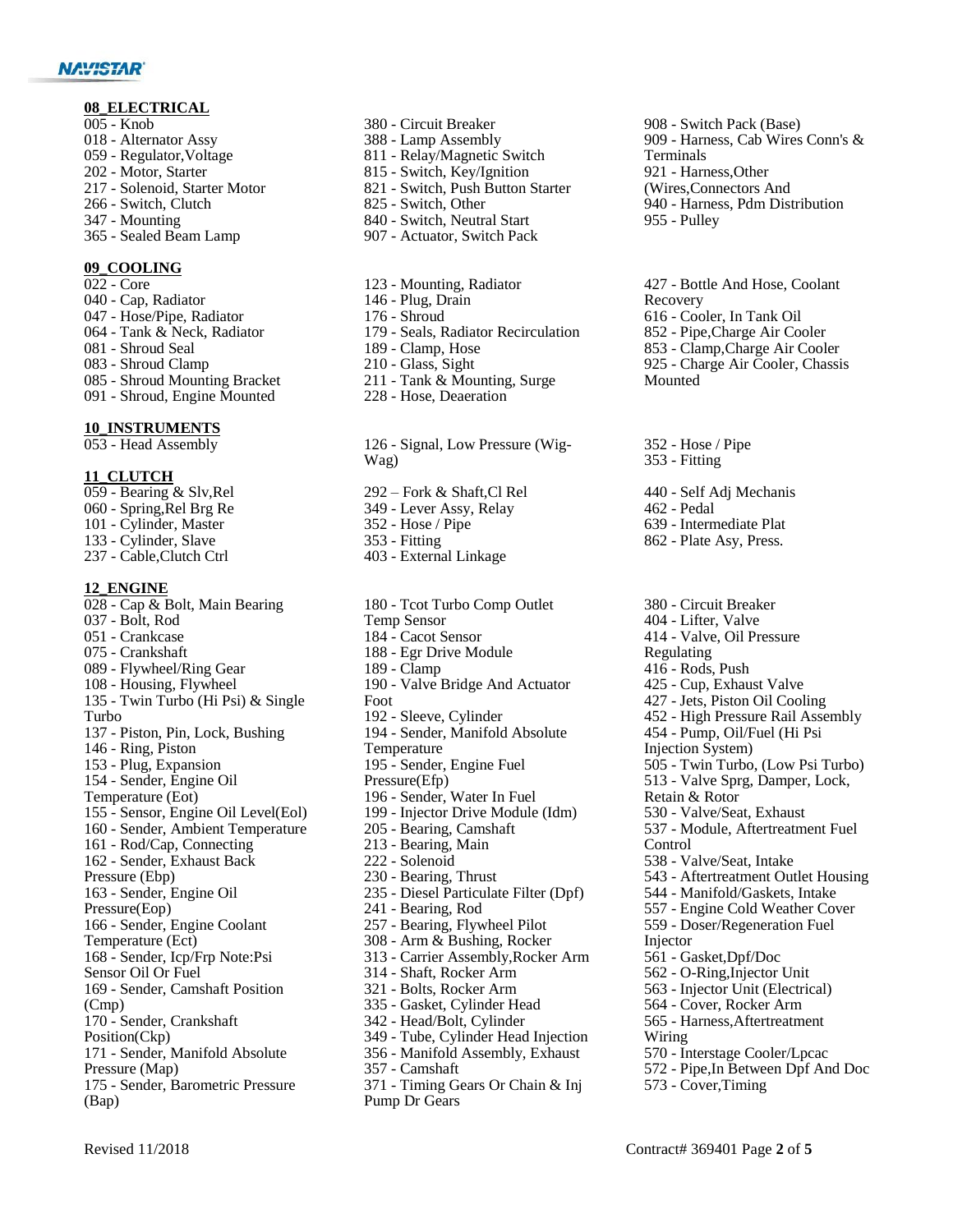#### **NAVISTAR®**

 - Sensor,Aftertreatment Temperature - Sensor,Dpf Differential Pressure - Tube,Dpf Differential Pressure Sensor - Pan,Oil - Oil Pan Assembly,Upper - Sensor,Oxygen(Ego) - Ccos Crankcse Oil Seperator Speed Snsr - Engine Balance Shaft - Cold Start Combustion Element Assy - Cold Start Control Switch/Module - Cold Start Fuel Solenoid - Valve, High Psi Fuel Relief (Efa2) - Cooler, Oil - Harness,Engine Sensors From Ecm To All Sen - Harness,Intake Heater/Glow Plug - Harness,Under Valve Cover - Pump/Drive Mechanism/Pickup Assy., Oil - Intake Throttle Module - Tmv Thermal Management Valve - Reprogram Engine- Calibration - Sender,Engine Fuel Temp(Eft)

#### **13\_TRANSMISSION**

- Knob - Breather - Case - Flange, Companion - Block, Resistor - Plug, Expansion - Seal, Front - Sensor, Vehicle Speed (Vss) - Seal, Rear - Retainer, Bearing - Bearing - Ring, Lock - Washer, Thrust - Detent Poppet Ball & Spring - Cover And Gasket - Hose/Pipe
- Egr Gas Check Valve Assy - Egr Valve Actuator - Blade Assembly, Fan - Fan,Shaft& Mtg(Use For All Gear Drive Hubs - Fan Drive,Viscous - Fan Drive,On/Off - Control, Fan Clutch - Pulley, Fan - In-Pipe Doc (Upstream Doc Treatment) - Hose, Water - Pipe & Seal, Water - Harness, Injector (External) - Pump & Gasket Assy, Water - Thermostat & Gasket - Housing, Thermostat - Engine Mech/Elect Fuel Lift Pump - Injector Fuel Lines (High Psi) - Regulator, Exhaust Pressure - Regulator, Injection Pressure (Ipr) - Module, Electronic Control (Ecm) - Sart Module - Drive Unit, Electronic (Edu) - Module, Vehicle Personality (Vpm) - Relay, Electronic Control Module - Relay, Electronic Drive Unit (Edu) - Relay/Magnetic Switch
- Fitting - Shift Rail & Fork - Circuit Breaker - Gears, Mainshaft - Gears, Countershaft - Synchronizer - Countershaft - Mainshaft - Cooler, Oil (Oil-To-Air) - Fittings, Oil Cooler Line - Line,Oil Cooler - Dip Stick Assembly - Cylinder, Air Shift - Lever, Shift - Linkage/Cable, Remote Shift Control

 - Pedal Assembly, Accelerator - Front Mount/Bolt - Rear Mount/Bolt - Converter, Catalytic (Diesel Oxidation) - Switch, Temperature - Cooler,Egr - Valve, Egr - Valve, Temperature Sensing - Valve, Fuel Pressure Control (Fpcv/Efa1) - Plug, Other - Bracket, Air Compressor Mtg. - Bracket, Alternator Mtg. - Bracket, Refrigerant Compressor Mounting - Bracket, Power Strg. Pump Mtg. - Coupling, Accessory Drive - Sensor, Brake Control Psi (Under Valve Cvr - Tensioner,Belt - Pulley/Idler/Bearing - Valve, Brake Psi Relief (Compr Brake) - Sensor, Exh Gas Temp.(Exh Man/Eng Mounted) - Vibration Dampener/Crank Pulley - Sensor, Mass Air Flow - Pin, Dowel

 - Valve, Slave (Air Shift) - Module, Electronic Control (Ecm) - Module, Vehicle Personality (Vpm) - Switch, On/Off - Switch, Brake - Mounting - Gasket - Harness, Cab (Wires, Connectors & Term) - Harness, Pdm Distribution - Electronic Control Unit - Mechanical Shift Controls - Electronic Shift Controls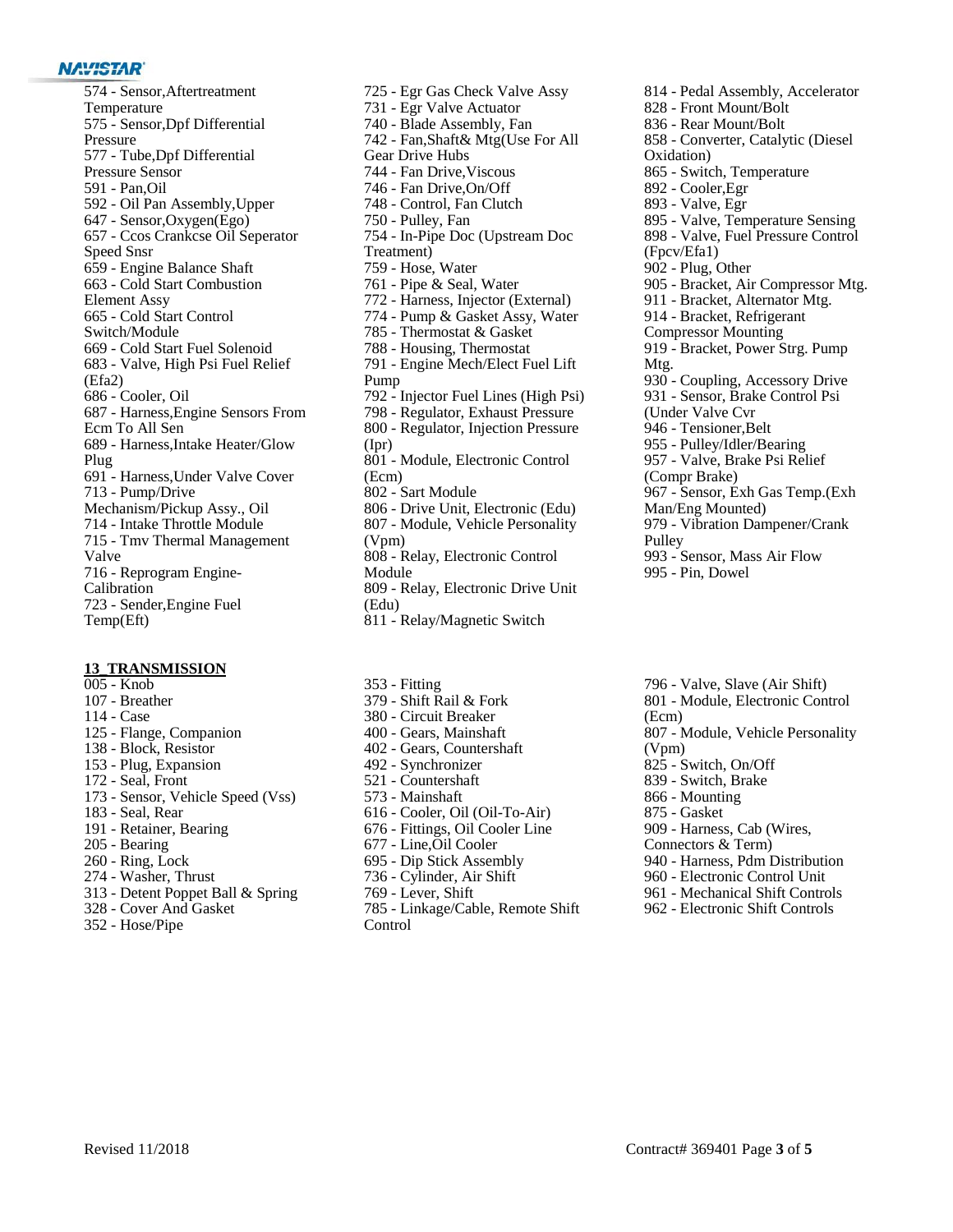#### **14\_REAR AXLE**

 - Nut,Wheel Bearing Adjusting - Breather - Plug (Fill/Drain) - Bearings, Wheel Hub - Hub Cap - Hose/Pipe

#### **15\_FUEL SYSTEM**

 - Cap/Scoop, Air Inlet - Box/Water Separator, Air Inlet - Hose, Air Inlet - Pipe, Air Inlet - Control System, Air Inlet Temperature 048 - Pump Assembly - Filter Body Gasket - Pre-Heater Element - Valve, Drain - Valve, Check - Cap, Vent - Pump, Primer

#### **18\_SCR AFTERTREATMENT**

 - Hose, Pump To Tank Supply / Suction - Hose, Pump To Tank Return - Hose, Pump To Doser / Injector - Hose, Doser To Tank Return - Gauge, Def Fill Level (Dash) - Sensor Assembly, Def Tank - Cap, Filler Tank - Cover, Tank (Bright) - Cover, Supply Module - Heater, Tank - Clamp, Hose - Pump, Supply Module - Hose, Tee To Doser - Hose, Doser To Tee - Gasket Doser - Fitting, Hose

### **19\_ACCESSORIES**

 - Fan, Defroster - Clutch, Compressor - Compressor/Reciprocating - Compressor/Rotary - Condenser - Switch, Radiator Fan/Shutter Override - Core (Heater) - Valve, Water - Evaporator - Wheel, Blower - Sleeper, Blower Motor - Motor - Block, Resistor - Accumulator/Dryer - Condenser, Fan - Valve, Expansion - Valve, Rear Expansion - Ducting, Air Cond/Heater/Defroster - A/C O Ring - Schrader Valve, Low Side

- Fitting - Seal,Wheel - Shaft, Axle - Gasket, Axle Flng - Clutch, Sliding - Control,Air Shift - Cylinder,Air Shft
- Collar - Body - Filler Neck/Cap & Gasket - Heater/Water Separator, Fuel - Clamp - Valve, Drain - Sensor, Water In Fuel - Bracket, Stack Mounting - Motor/Pump - Air Intake Grill - Swirl Destroyer & Control - Hose/Pipe - Fittings - Tee, Hose - Lamp, Def - Bracket/Strap, Def Tank - Bracket, Supply Module Pump - Bracket, Acm - Acm (After Treatment Control Module) - Module, Egts - Elbow, Decomposition Reactor
- Doser, Urea - Gasket, Reactor - Sensor, Scr/Aft Temp - Drain Plug, Tank - Tank, Diesel Exhaust Fluid - Sensor, Engine Out (Nox)
- Sensor, Exhaust Out (Nox)
- Sensor, Ammonia - Sensor, Pm (Particulate
- Matter)
- Valve, Hc Air Shutoff

 - Schrader Valve, High Side  $352 - Hose / Pipe$  - Fitting - Mounting/Housing (Main Case) - Circuit Breaker - Plate, Fifth Wheel - Hinge Pins, Fifth Wheel - Hinge Pin Bushing Inserts(Holland Lo/No Lu - Control, Fifth Wheel - Lock Cylinder, Fifth Wheel - Hvac Hose,Under Cab To Rear - Auxiliary Fuel-Fired Heater - Auxiliary Power Unit (Apu) - Electric Hvac Module - Module, Blower Speed Lpm - Module, Hvac Control

- Diaphram - Fork, Shift - Motor, Air Shift - Filter & Mtg, Oil - Switch,Pwr Lk-Out - Tube, Axle
- Circuit Breaker - Valve, Pressure Regulating - Body, Main (Hfcm) - Bracket & Bolts, Mounting - Drain Knob, Remote - Switch - Indicator, Air Restriction - Valve, Fuel Compensating (Aneroid Valve) - Harness, Cab Wires Conn's & Terminals - Pump,Primer - Lever Assembly, External - Hose, Engine To Coolant Valve Supply Line - Hose, Coolant Valve To

Tank - Hose, Tank To Coolant Valve - Hose, Coolant Valve To Engine - Hose, Tank To Def Supply Module - Hose, Def Supply Module To Engine - Pickup, Tank - Tank Def, Coolant Flow Valve - Module, Pdm - Catalyst, Scr - Reactor, Decomposition - Wiring, Def Fill Level Gauge - Wiring, Heated Line - Wiring, Head Unit - Actuator, Motor/Door - Blend Air - Actuator, Motor/Door - Fresh Air - Actuator, Motor/Door - Air Distribution - Sensor, Refrigerant Pressure - Thermistor, Inlet - Thermistor, Outlet - Relay/Magnetic Switch - Tube, Orifice - Tube, Drain - Switch - Switch, Bunk-On/Off - Switch,Bunk-Temperature Control - Module, Diagnostic - Apads

- Switch, Pressure-Low

#### **OBTAINING SERVICE**

To obtain service under this Service Contract, return this vehicle to any International dealer authorized to service this model vehicle and engine. To locate a dealer near you, call the International Used Truck Support Hotline at877-893-2065 or 1-800-44-TRUCK.